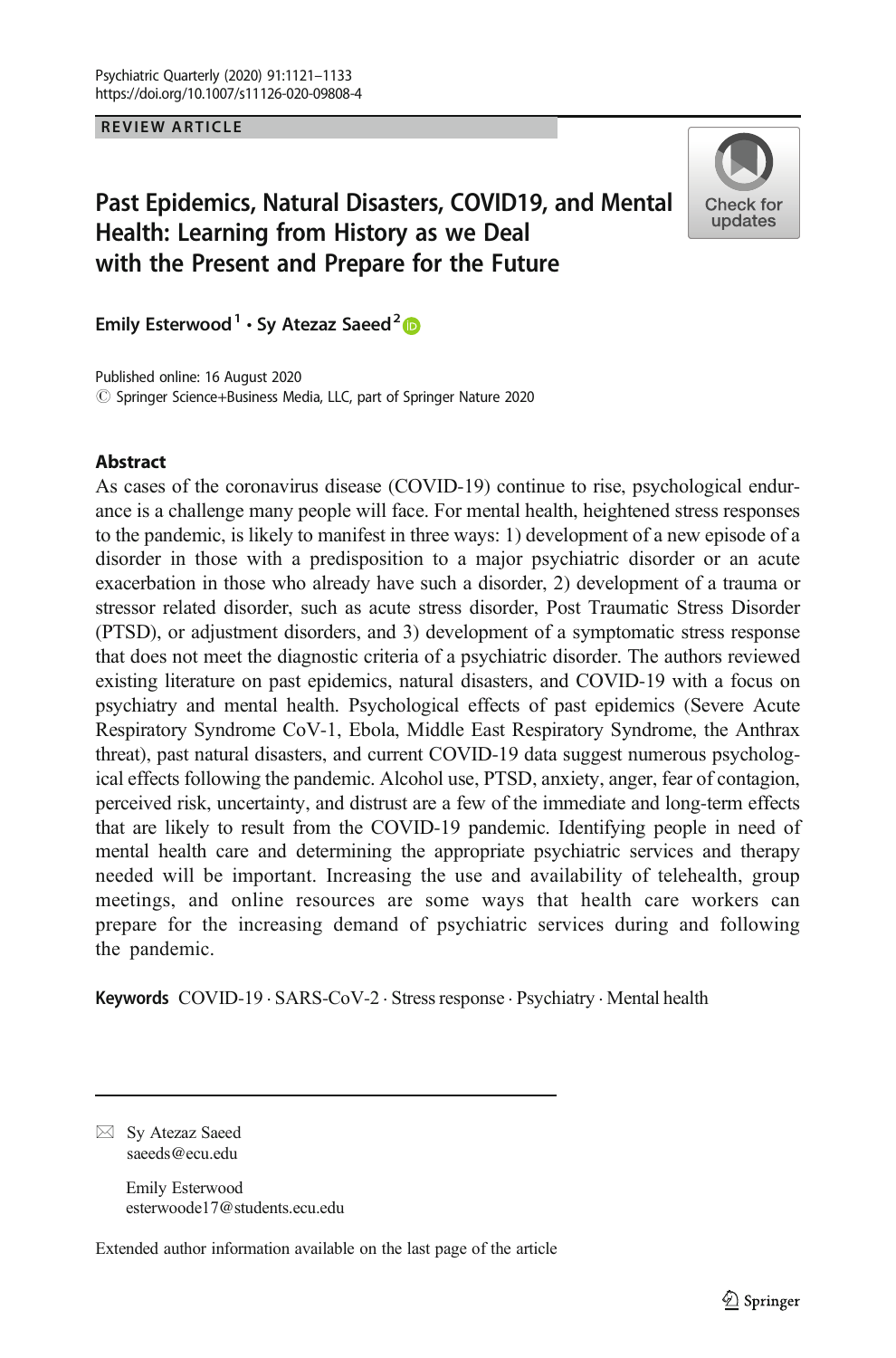## Introduction

The coronavirus disease 19 (COVID-19) pandemic has impacted lives globally, posing unique challenges in all walks of life and for all fields of medicine. As of July 21, 2020, more than 14.7 million confirmed cases of COVID-19 have been reported worldwide [[1](#page-10-0)]. The United States being the most affected country, reported 3.8 million confirmed cases [[1](#page-10-0)]. With the pandemic impacting our lives in so many ways, psychological endurance is a challenge that many will continue to face in the coming months. Physical and social isolation, the disruption of daily routines, financial stress, food insecurity, and numerous other potential triggers for stress response have all been intensified due to this pandemic, setting up a situation in which the mental well-being and stability of individuals is likely to be threatened. The uncertain environment is likely to increase the frequency and/or severity of mental health problems worldwide. It has also been widely discussed by professional organizations that there is likely to be a surge in mental health and substance use disorder patients both during the pandemic and in its aftermath [[2](#page-10-0)]. A national poll released by APA in late March found that more than 36% of Americans say that coronavirus is having a serious impact on their mental health [[3](#page-10-0)]. Once the crisis is over, we will also need to ensure that time is made available to reflect on and learn from the extraordinarily difficult experiences to create a meaningful rather than traumatic narrative. The National Institute for Health and Care Excellence has recommended "active monitoring" of staff to ensure that the minority who become unwell are identified and assisted to access evidence-based care [[4](#page-10-0)].

The COVID-19 pandemic has put healthcare professionals across the world in an unprecedented situation, having to make impossible decisions and work under extreme pressures. These decisions may include how to allocate scant resources to equally needy patients, how to balance their own physical and mental healthcare needs with those of patients, how to align their desire and duty to patients with those to family and friends, and how to provide care for all severely unwell patients with constrained or inadequate resources. This may cause some to experience moral injury or mental health problems. For example, a cross-sectional study of 1257 health care workers in 34 hospitals equipped with fever clinics or wards for patients with COVID-19 in multiple regions of China, a considerable proportion of health care workers reported experiencing symptoms of depression, anxiety, insomnia, and distress, especially women, nurses, those in Wuhan, and front-line health care workers directly engaged in diagnosing, treating, or providing nursing care to patients with suspected or confirmed COVID-19 [\[5\]](#page-10-0). These findings suggest that health care workers exposed to COVID-19 have a high risk of developing unfavorable mental health outcomes and may need psychological support or interventions.

Of the varying emotional responses to COVID-19, extreme fear and uncertainty are two that have become more evident in society. Both of these responses contribute to a heightened stress response that is likely to manifest as follows:

- 1. Stress is likely to precipitate an acute exacerbation of an existing mental disorder or precipitate a first-time episode of a mental disorder in those who are predisposed to it due to a biological or genetic vulnerability (stress-diathesis model)
- 2. Trauma or stressor related disorder (e.g. acute stress disorder, Posttraumatic Stress Disorder, or an adjustment disorders)
- 3. Symptomatic stress response that does not meet the diagnostic criteria of a formal psychiatric disorder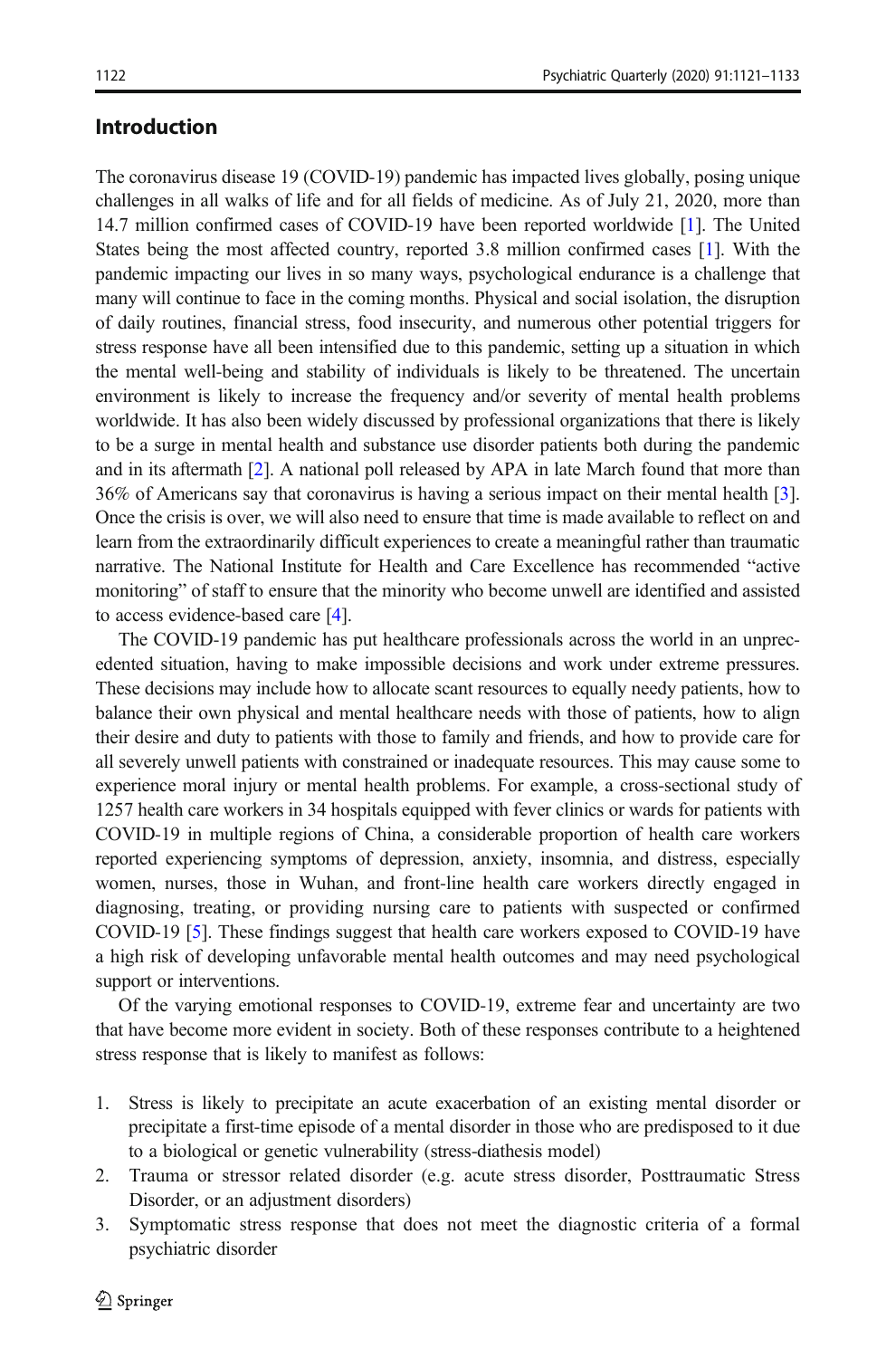During and after this pandemic, individuals with existing mental illness, those with a predisposition, and those who are at high risk of developing mental illness are all likely to present with mental health concerns including insomnia, anger, extreme fear of illness, increased health risk behaviors (e.g. substance use and social isolation), new onset of mental health disorders (post-traumatic stress disorder, anxiety disorders, depression, and somatization), and lowered perceived health [\[6](#page-10-0)].

In this paper we review literature on the effect that past disease outbreaks and natural disasters have had on mental well-being. Our hope is that such a review can help us better predict the psychological effects of the COVID-19 pandemic. Specifically, the aim of this review is to:

- 1. review literature on the effect past disease outbreaks and natural disasters have had on mental health,
- 2. predict what might happen during and after this pandemic based on events in the past,
- 3. highlight patient populations that may need novel or increased psychiatric services following the COVID-19 pandemic
- 4. propose how to best manage new or exacerbated psychiatric symptoms, and
- 5. discuss how to prepare for the increased demand for psychiatric services following the pandemic.

## Methods

As this is a preliminary review, the top 25 highly cited articles were utilized for each search. A sub selection of literature covering mental health implications of past pandemics were reviewed. Search terms included "mental health," "psychiatry," "epidemics," "natural disasters," "COVID-19," and "SARSCoV2." Google scholar and PubMed were used to search for primary and review articles pertaining to the search terms listed. Additionally, the World Health Organization, Centers for Disease Control, John Hopkins Resource Center, and the American Psychiatric Associations COVID-19 data and publications were reviewed in order to obtain a wider breadth of understanding when assessing the literature reviewed in this paper.

## Impact of Stress on Mental Health and Well Being

## People with Pre-Existing Mental Illness

Individuals with pre-existing mental illnesses already have a fragile and purposefully balanced lifestyle. Coping strategies and routines are built around challenges in everyday life in order to maintain a degree of certainty and control over personal emotional and mental stability. During and after pandemics, individual coping strategies, routines, and support systems can be disrupted. The role of stress in precipitating a psychotic episode in vulnerable individuals is well documented [\[7\]](#page-10-0). Similarly, the role of stress in producing an acute exacerbation in currently stable patients with a known diagnosis of a psychotic disorder is also well documented. Individuals with a mental disorder involving psychotic features represents an example of patients at particular risk of becoming unstable. Patients who have experienced psychosis commonly experience biased cognitive processes [[8](#page-10-0)]. These include oversensitivity to threat,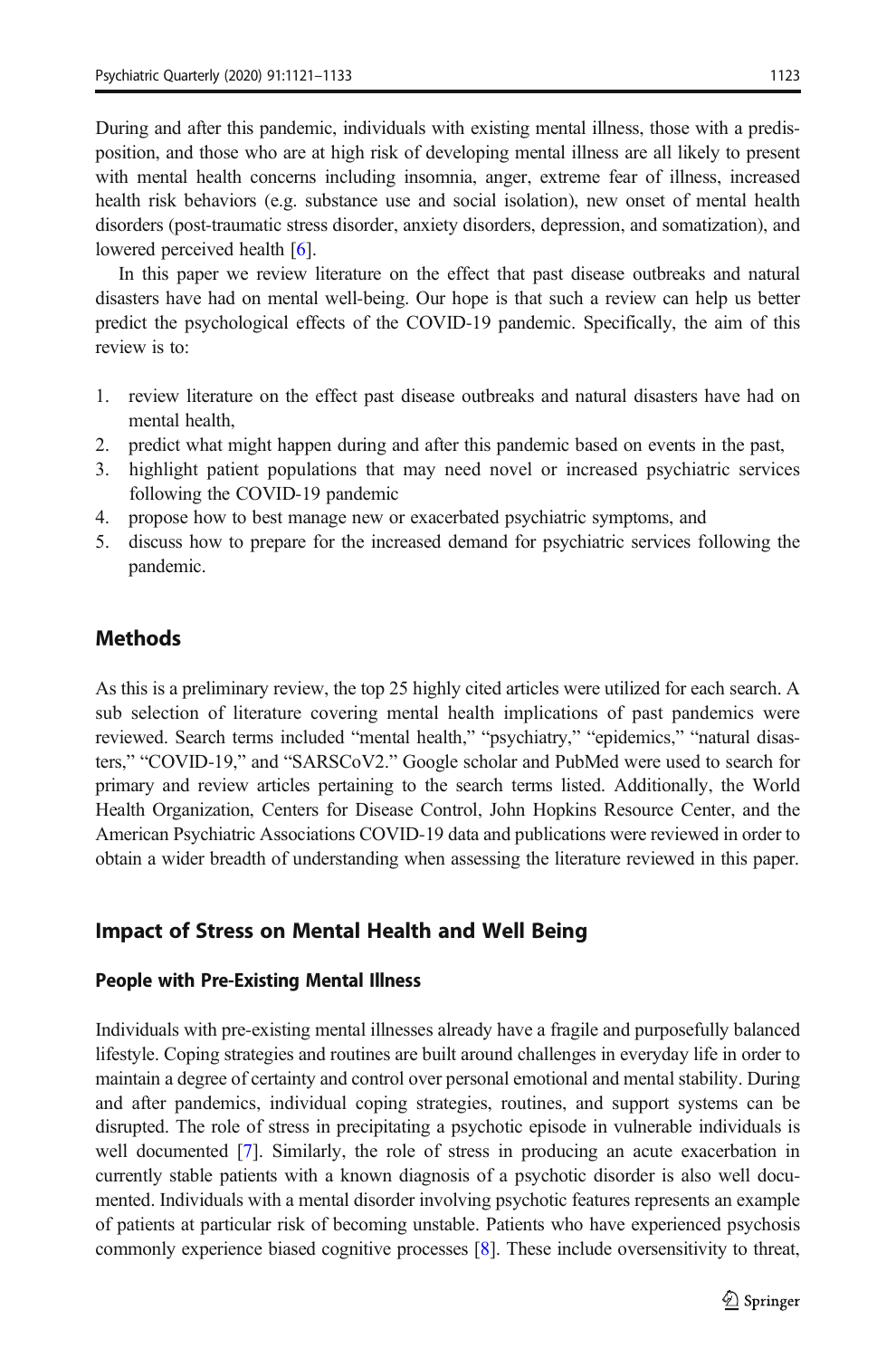threat anticipation, and tendency to perceive others as threatening [\[8\]](#page-10-0). Patients with existing mental illnesses with or without psychosis are likely to have experienced, to some degree, one of these biased cognitive processes. Bi directionality is hypothesized to exist between stress and biased cognitive processes, so that not only does perceived threat increase stress, but stress also increases the tendency of patients to look for threat [[8](#page-10-0)]. The risk of mental instability and positive feedback cycles in this population is likely to occur during this pandemic, where stress is heightened, and threat is likely to be fueled by fear of illness and changing of routines.

In addition to cognitive biases being present, the type of coping strategies used influences the mental fortitude of individuals. Those with existing mental illnesses who have not developed adaptive coping strategies are particularly at risk of becoming unstable. Maladaptive coping strategies, such as distraction seeking and emotion-oriented coping is likely to cause an even higher level of threat sensitivity, aggravating psychotic symptoms [[8](#page-10-0)].

Individuals experiencing symptoms of depression represent another example of patients who are at an increased risk of being negatively affected. While task oriented coping methods were found to be protective against perceived threats and levels of heightened stress, clinically depressed patients are less likely to have the motivation to engage in protective coping strategies [[9](#page-10-0)]. Maladaptive coping strategies used by this population may exacerbate symptoms.

The COVID-19 crisis and all challenges associated, pose considerable disruption to the fragile balance, or the lack thereof, of daily life for individuals with pre-existing mental illnesses.

#### People with a Predisposition for Developing a Mental Illness

Individuals who have an underlying predisposition for developing a mental illness are also at an increased risk of becoming mentally unstable during and after the pandemic. The stressvulnerability model suggests that mental illness manifests when an individual's threshold for tolerating elicited stress is exceeded  $[10]$  $[10]$ . In other words, there is a genetic predisposition and intrinsic vulnerability that with the addition of psychosocial stressors leads to the development of a mental illness [\[11](#page-11-0)]. Goh and Agius discuss how stress may lead to the development of disease at a cellular level [[11](#page-11-0)]. Our body experiences stress through the release of cortisol. Increased cortisol acts on areas of the brain including the hippocampus and hypothalamicpituitary-adrenal (HPA) axis to alter intracellular levels of trophic factors such as BDNF in neurons. Ultimately affecting neurogenesis and plasticity in the brain [\[11](#page-11-0)]. In addition to a genetic predisposition, the ability of stress to change the neural signaling within the brain, there is a biological balance that is important for individuals to maintain during times of crisis. Not everyone who has a genetic predisposition for a disease develops that disease, however, it is important to identify this population with an aim to decrease the additional psychosocial stressors vulnerable populations experience. Preventing individual thresholds for stress from being overwhelmed and identifying when these thresholds are overwhelmed will be two important aspects in preventing and managing disease.

#### Trauma and Stressor-Related Disorders

A direct threat to one's life, e.g. serious physical injury, sexual violence, witnessing an unexpected death, immediate threat to life, etc. can result in psychological trauma. Reactions to a psychological trauma can include intrusive thoughts, nightmares, avoidance of reminders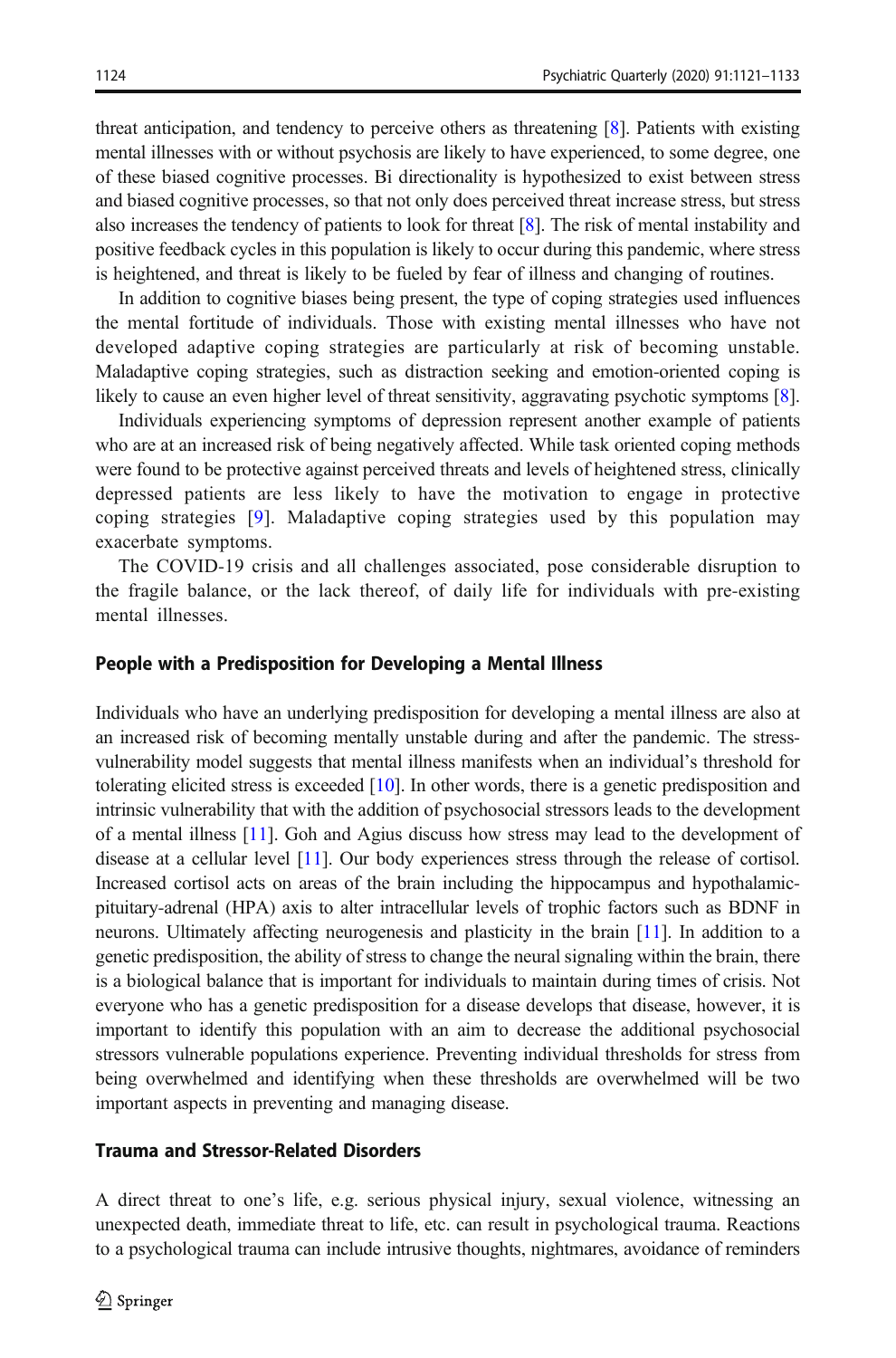of the trauma, self-blame, being "on edge," concern for safety, irritability, and concentration problems. In some cases, psychological trauma can lead to a diagnosable psychiatric disorder such as acute stress reaction, an adjustment disorder, or PTSD. The COVID-19 pandemic has created stressful working environments for many people. Having regular contact with people who experience severe symptoms of COVID-19 or die from it may become traumatic over time. Frontline hospital staff and other key workers have a [higher chance](https://www.bmj.com/content/368/bmj.m1211) of experiencing mental health conditions during the pandemic  $[12]$  $[12]$ . A study published in *medRxiv reported* that Chinese citizens showed acute posttraumatic stress symptoms (PTSS) during the outbreak of the novel coronavirus COVID-19 [\[13](#page-11-0)]. PTSD was also the most common psychiatric disorder to arise after the Severe Acute Respiratory Syndrome (SARS) outbreak, with medical staff being significantly affected [\[13](#page-11-0)].

#### People with Symptoms but Who Do Not Meet Diagnostic Criteria for Psychiatric Disorder

The stress-vulnerability model above discussed how additional stressors experienced by individuals with an intrinsic vulnerability, or lower threshold for stress, develop mental illnesses. On the other hand, the stress adaptation model is a strategy that potentially raises the threshold of stress needed to develop a mental illness. The stress adaptation model is practiced when the experience of stress is understood as a universally experienced response to extraordinary circumstances [[14](#page-11-0)], normalizing the experience of stress in order to adapt to the stressor.

Constructive coping mechanisms are also used to develop adaptive responses. When stressors overwhelm coping mechanisms and the experiences of stress overwhelm the ability to normalize experienced stress, individuals can experience mental distress. While the response to stress may still be in the realm of a normal reaction and may not meet diagnostic criteria for a mental illness, it is vital to address and help this population. Healthcare workers represent an example of this population. Healthcare workers may face an enormous amount of stress in the workplace and from people outside the workforce due to stigmatization and avoidance behaviors [\[15\]](#page-11-0). The coping mechanisms and stress adaptations that allow normal responses, may be overwhelmed by the continued exposures to the numerous stressors.

While the pandemic is a growing source of direct traumatization for front line health care workers, it is also a growing source of vicarious traumatization for non-front-line health care workers and the general public [\[16](#page-11-0)]. It has been suggested that non-front-line health care workers experience more vicarious traumatization as a result of COVID-19 for a few reasons [[16\]](#page-11-0). Non-front-line nurses may not have been as prepared limiting the psychological endurance and preparation, they may experience more uncertainty due to having less direct knowledge and experience, and they may experience more worry and sympathy for their frontline colleagues [\[16](#page-11-0)]. Even when healthcare workers, non-front-line workers and other vulnerable populations may not meet criteria for a psychiatric diagnosis, they will still need support in order to maintain mental stability and sense of well-being.

### Overview of Literature

There has not been an infectious disease outbreak similar to the COVID-19 pandemic in recent history. However, by reviewing literature from outbreaks in the past such as the SARS CoV-1,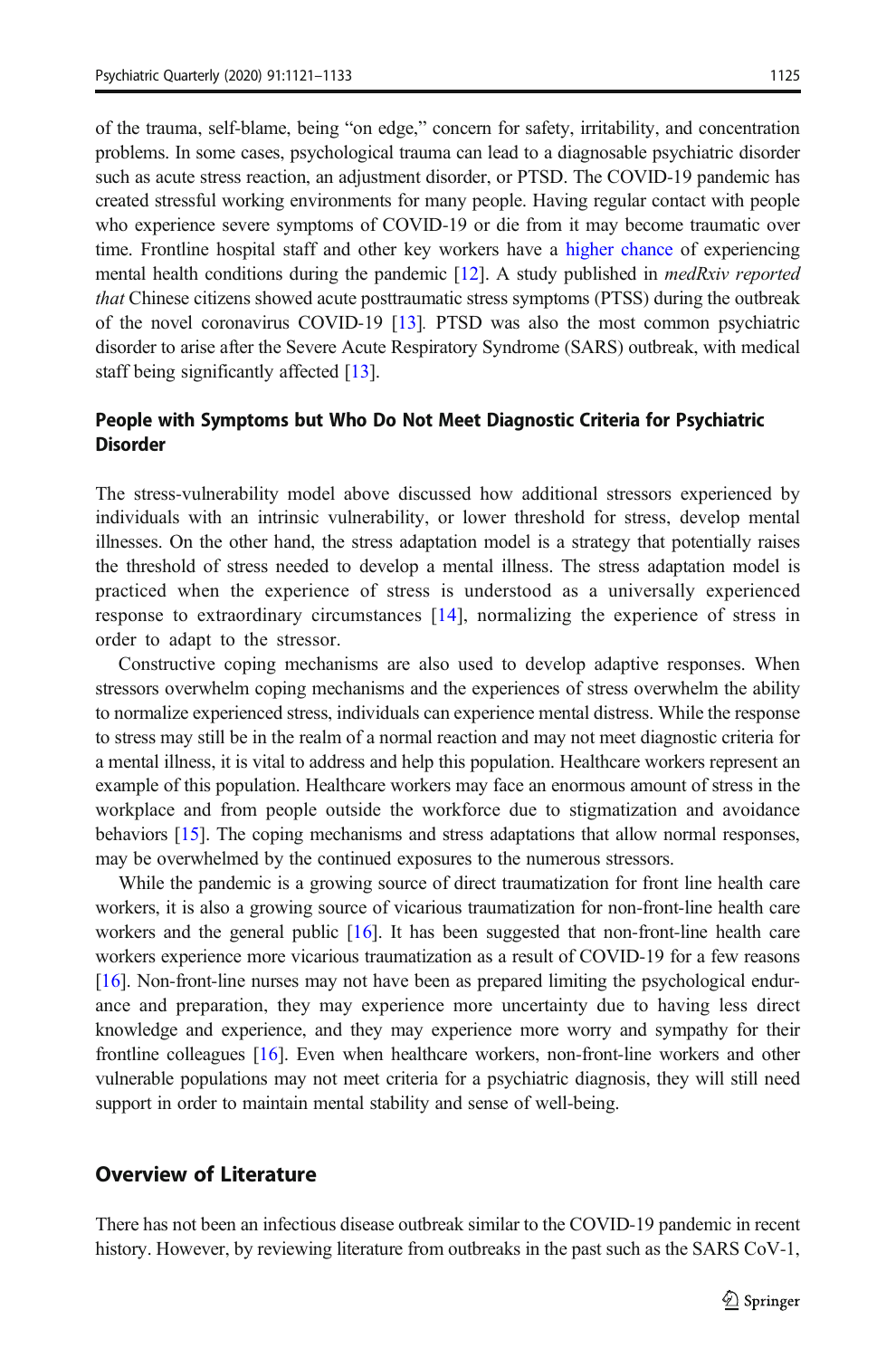MERS, Ebola, the Anthrax threat in the U.S., and various natural disasters, it is possible to propose what might happen based on similar events in the past.

#### SARS CoV-1

The SARS CoV-1 was first reported in Asia in 2003, spreading to countries in North America, South America, Europe, and Asia, infecting more than 8000 people as described by the Centers for Disease Control [[17](#page-11-0)].

A few studies regarding healthcare worker's experiences following SARS CoV-1 have been reported. Healthcare workers represent a unique group of people who have experienced numerous stressful events throughout the pandemic. While there may not be a clinical psychiatric diagnosis that manifests, it is important to identify post-traumatic stress symptoms, and increased health risk behaviors such as alcohol and tobacco use [\[18\]](#page-11-0). Three years after the SARS CoV-1 outbreak in Beijing, it was found that among certain subcategories of health care workers, there were higher mean alcohol abuse/dependence symptoms [\[18](#page-11-0)]. These subcategories included men ages 36–50, lower educational levels, upper-middle level family income levels, those who worked in units with high levels of exposure, and those who had been quarantined [[18\]](#page-11-0).

In addition to increased alcohol abuse/dependence in healthcare workers, it might also be important to screen for depressive symptoms [[19](#page-11-0)]. Following the SARS CoV-1 outbreak having been quarantined and pre-SARS trauma exposure were predictors of high levels of depressive symptoms three years after the outbreak [\[19](#page-11-0)]. While specific groups of healthcare workers may be affected differently during this pandemic, this highlights the long-term effects the COVID-19 pandemic is likely to have on healthcare workers.

#### MERS

In 2015 there was an outbreak of Middle Eastern Respiratory Syndrome (MERS) in Korea resulting in a 20% mortality rate [[20\]](#page-11-0). Much like COVID-19, preventive vaccine and treatment options were not clearly established. During the MERS epidemic 80.2% of the general public reported fear of being infected, and 46% reported emotional distress [\[21](#page-11-0)]. Risk factors associated with the fear among the general public included public transportation use, difficulty going outside, perception that the state is not protecting people, helplessness in situations that cannot be controlled, and fear of infection [\[21\]](#page-11-0). In many ways the nature of the MERS epidemic was similar to the COVID-19 pandemic in the sense that fear of being infected and many of the risk factors contributing to that fear are felt today.

Anxiety and anger are two emotions commonly expressed in times of uncertainty. MERS patients and those thought to have come in contact with MERS patients isolated for an average of two weeks. During isolation, 47.2% of MERS patients reported symptoms of anxiety, and 19.4% reported these symptoms persisted 4 to 6 months later [[21](#page-11-0)]. This represents the lasting effects that experience anxiety can have on people during isolation.

Anger, as a temporary feeling, was also assessed in those without anger disorders [\[21](#page-11-0)]. During isolation, 16.6% of individuals who were isolated and 28.1% of MERS patients who were isolated reported persistent anger four to six months later [[21\]](#page-11-0). With the similarities between the MERS epidemic and the COVID-19 pandemic, this information can be useful in how we assess individuals during and after isolation. It is important to identify symptoms of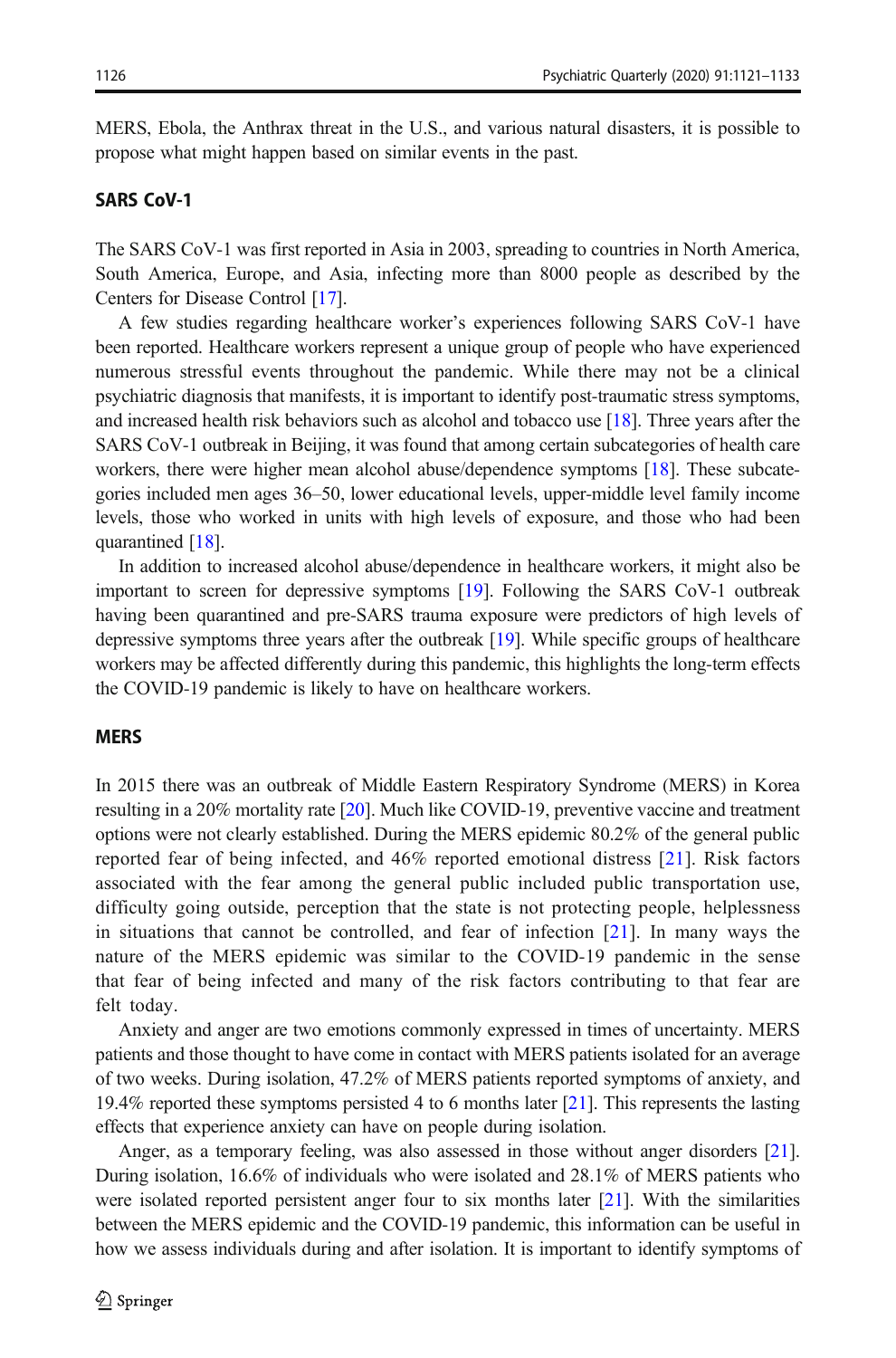anxiety, anger and aggression during and after isolation and quarantine to prevent these symptoms from evolving into long-term PTSD.

#### Ebola

The Ebola outbreak in 2014, with the virus' highly infectious and virulent nature, rapid progression, and high fatality rate resulted in extraordinary levels of fear [\[22](#page-11-0)]. Heightened anxiety throughout the United States was experienced indirectly through ongoing and widespread media coverage of the few cases of Ebola reported in the United States. The Ebola outbreak developed as a "contagion of fear" representing behavioral health effects that are not directly related to or limited by the proximity to the infectious outbreak [\[22](#page-11-0)]. Resulting fearbased decisions to quarantine, against medical advice, may have influenced the general public's distrust, as well as increasing confusion and anxiety.

#### Anthrax Threat

In 2001, following the 9/11 terrorist attacks, the U.S. experienced its first bioterrorism incident. Letters filled with anthrax were delivered to political officials on Capitol Hill. While bioterrorism is different in many ways from an epidemic, the psychological distress is similar. Much like the effects of COVID-19, the magnitude and effect of the anthrax attacks were delayed and uncertain. This uncertainty commonly leads to fear and can manifest and exacerbate mental instability and illnesses. The anthrax threat demonstrated a time that stress was not only experienced by those directly exposed, but also in those that believed they were exposed [\[23](#page-11-0)]. Individuals who incorrectly believed they were exposed, were shown to be at increased risk of being very upset, losing trust in health authorities, and having concerns about mortality [\[23](#page-11-0)]. Losing trust in health authorities is an important implication that should be identified early. During an outbreak trusting and following recommendations set by healthcare officials is the way that the outbreak is controlled. The risk of individuals changing their healthcare behavior based on distrust in authorities is an important risk that can be translated to the COVID-19 pandemic. Whether an individual was exposed or not, the beliefs about their exposure may be a more powerful predictor of mental health outcomes [[23\]](#page-11-0). With constantly changing and differing policies between countries and states surrounding COVID-19, steps taken to control the spread of disease, and the vast amount of misinformation distributed among the general public, the belief of exposure is likely to widely vary among individuals.

#### Natural Disasters

While pandemics represent a unique form of natural disaster resulting in both adverse psychological and behavioral responses, the psychological effects of natural disasters represent another area that can be investigated to conclude how human behavior changes in response to disasters and crises.

Natural disasters commonly result in distress reactions, increased health risk behaviors, and exacerbation or manifestation of psychiatric disorders [[22](#page-11-0)]. The psychological effects of natural disasters can last for a significant period of time. Following the Wenchuan earthquake in 2008, 38.3% of adolescents reported sleep disturbances 12 months after the event with no significant reduction at 24 months after the event [\[22\]](#page-11-0). Because sleep is an integral part of physical and mental health, the lasting effects that this natural disaster had on adolescent's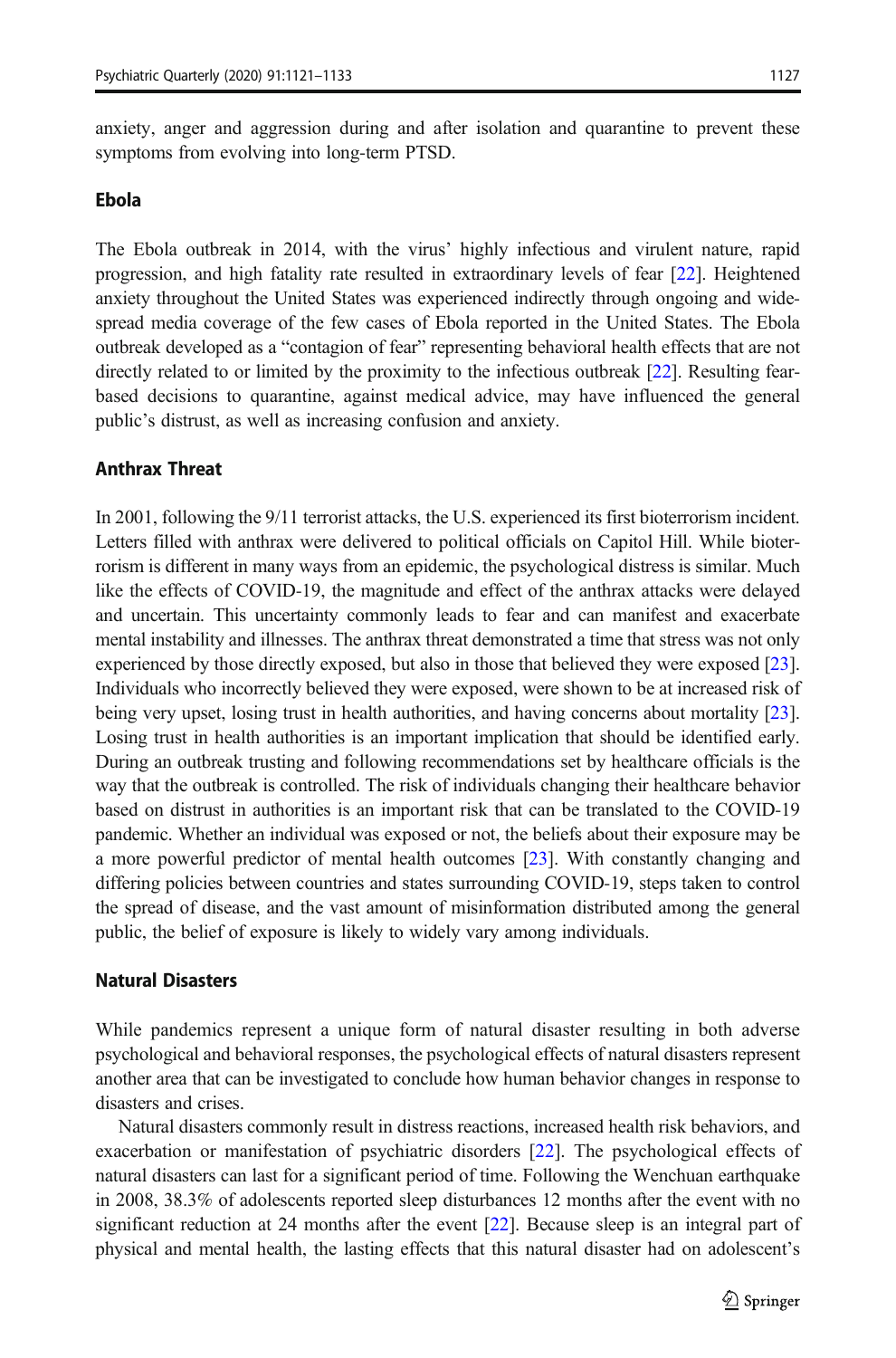sleep represents a distress reaction that increases the risk of developing mental and physical health problems in the future.

The Japan triple disaster, on March 11, 2011 in which an earthquake, tsunami, and a meltdown at a nuclear power plant represented a severe natural disaster [\[24](#page-11-0)]. A study assessing health risk behaviors following the event identified a significant increase in alcohol use following the disaster [\[25\]](#page-11-0). In this study out of 37,867 individuals who did not drink prior to the Japan triple disaster, 9.6% reported drinking in 2012, and 53.8% reported continued drinking in 2013 [\[25](#page-11-0)]. This is an example of health risk behaviors that may be long lasting following a crisis. Similar to decreased sleep, increased alcohol use over time can have deleterious effects on the mind and body.

Another high-risk group of people who might experience long term effects of the experiences surrounding the pandemic are children. Experiencing a natural disaster by age 5 has been shown to significantly increase the risk of mental health and substance use disorders in adults [[26\]](#page-11-0). In addition to the direct experience of the natural disaster, this response is also likely due to changing parenting styles [\[26\]](#page-11-0). Parenting styles during natural disasters demonstrated increases in maltreatment behaviors and emotional support [\[26\]](#page-11-0). This highlights the importance of identifying children and parents that may be experiencing greater amounts of stress or are unable to cope with new stressors.

While there are many different aspects to how an infectious disease outbreak and a natural disaster affect mental health, there are also similarities. An abrupt change in daily life, a sense of uncertainty about the future, resource limitations, fear for personal well-being, increased use of media and spread of misinformation represent a few of the similar experiences felt during a pandemic and natural disaster.

#### Anticipated Psychiatric Effects of COVID-19

In the last week of March 2020, there were over 3 million unemployment claims in the U.S [[27\]](#page-11-0). In addition to the fear and uncertainty surrounding control of the spread of disease; unemployment; potential threat to meeting physiological needs of self and loved ones; and the numerous other biopsychosocial stressors experienced are all likely to pose a threat to mental well-being. This can manifest as acute exacerbations of known disorders in stable patients, new onset of mental disorders in vulnerable patients, stressor-related disorders, and a host of other psychiatric symptoms. This is likely to necessitate a system-readiness for providing psychological support and for making sure that appropriate resources to provide evidencebased interventions are in place.

One of the widespread methods to control spread of disease during the COVID-19 outbreak is the use of quarantine. A review published on the psychological impact of quarantine in past pandemics identified resulting post-traumatic stress symptoms, confusion, and anger as commonly experienced negative psychological effects [[28](#page-11-0)]. Stressors during quarantine included infection fear, frustration, boredom, inadequate supplies, inadequate information, financial loss, stigma, and increasing quarantine duration [\[28](#page-11-0)]. The numerous psychological effects and additional stressors demonstrated by past quarantines are likely to reappear.

While the psychological distress during and following COVID-19 is an enormous threat to mental well-being in communities across the globe, the human central nervous system may also be directly affected by the immunologic response of the virus itself [\[29\]](#page-11-0). While neuropsychiatric sequelae may only be experienced by a fraction of cases, given the global burden of COVID-19 infection the implications of any delayed complication will be significant. With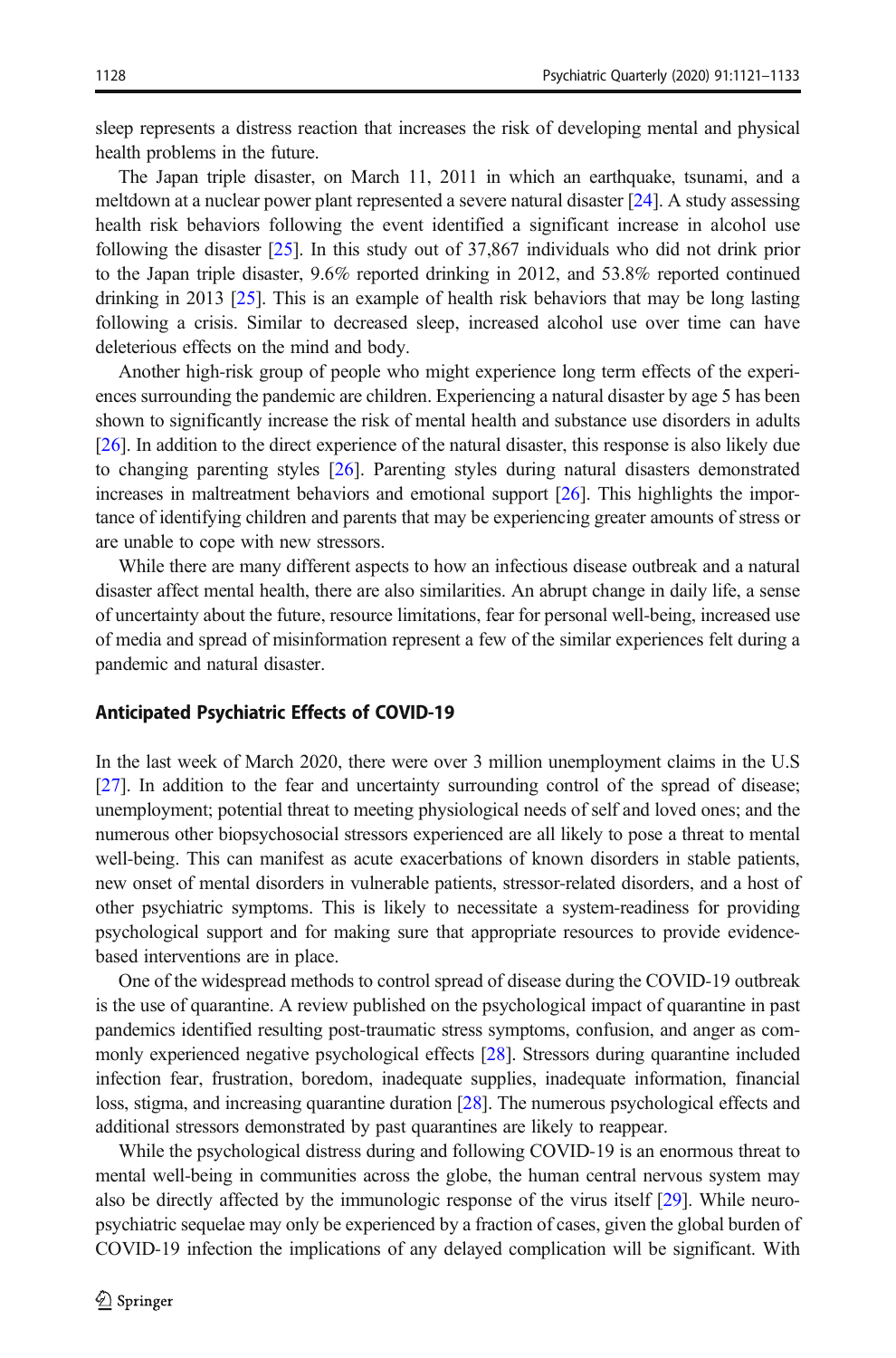neuropsychiatric symptoms as a result of viral infection in the past being noted, they have largely been unexplored. Troyer et, al. suggest that the psychoneuroimmunology perspective following the COVID-19 pandemic will be an important aspect in the developing effects of the current pandemic [[29](#page-11-0)].

### Implications for the Future

Past epidemics including the outbreak of SARS CoV-1 in 2003, Ebola in 2014, and MERS in 2015, the Anthrax threat in 2001, responses to past natural disasters, and articles already published on COVID-19, suggest the potential for numerous psychological effects during and following the COVID-19 pandemic.

Alcohol use disorder, PTSD, anxiety, anger, fear of contagion, perceived risk, uncertainty, and distrust are just a few of the immediate and long-term effects that will likely result from the COVID-19 pandemic. In addition, long-term health risk behaviors, distress reactions, and inappropriate coping mechanisms pose a risk of exacerbating mental disorders and threatening mental stability.

Patients with existing mental illnesses, such as schizophrenia, depression, anxiety, and bipolar disorder are likely to have a difficult time coping with the effects of a pandemic. There is also an increased risk of acute exacerbations in patients who may be stable on maintenance treatments. The stressors that have been seen following past times of crisis pose a difficult barrier for patients to overcome.

Individuals who have an intrinsic vulnerability to develop a mental disorder, represent another vulnerable population. The stressors posed by the COVID-19 pandemic may be what threatens their mental stability, resulting in the manifestation of diseases, such as PTSD, depression, new-onset psychosis, anxiety, or substance use disorders.

Lastly, individuals such as healthcare workers, family members of infected individuals, and those quarantined who are exposed to an abnormal amount of stress represent a vulnerable population. While this last group may not develop criteria for a mental disorder, they are potentially at risk of needing psychological services to overcome the exorbitant amount of stress they have experienced.

#### What Steps Should Be Taken

The long-term impact of COVID-19 on mental health and well-being is likely to take months before it becomes fully apparent. In the meantime, managing this impact will require a concerted effort from the health care system at large, not just from mental health care providers. It will be important to identify patients with existing illnesses who present in acute crisis, to catch new cases of mental illness in individuals not previously diagnosed, and to provide support for those who do not meet criteria for a mental disorder but will need therapy. In order for these three groups to be identified and services made available, there will need to be an increased amount of screening performed.

Once patients have been identified, the appropriate psychiatric services and therapy will need to be tailored to presenting problems. This includes education on coping mechanisms, stress adaptation, cognitive behavioral therapy, and pharmacotherapy to name a few.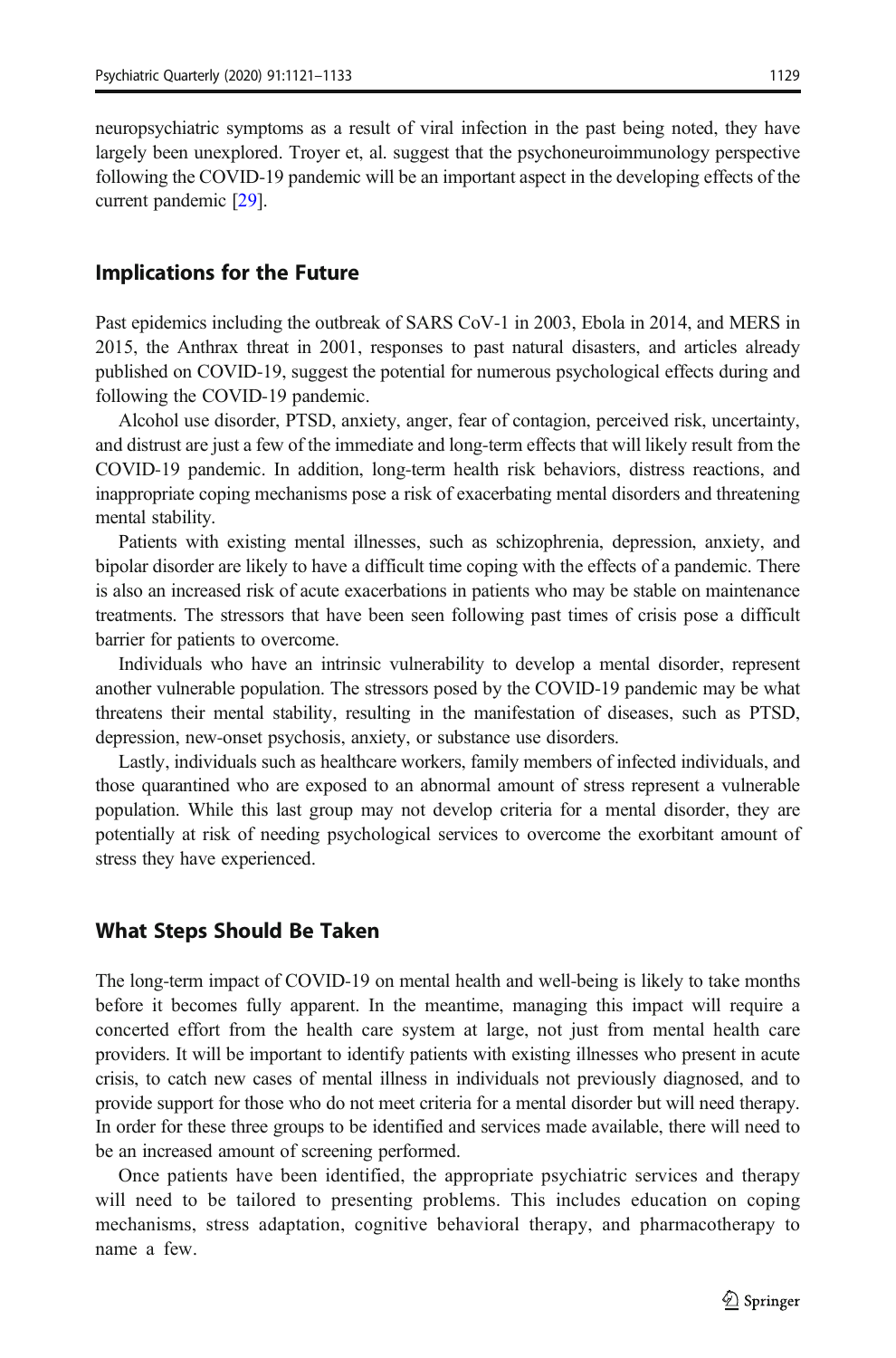With this surge in psychiatric disorders, increasing pharmacotherapy will need to be monitored for adverse effects and drug interactions. For therapy-based services, patients will need to be assessed adequately to identify which therapies are indicated and available.

For individuals who do not meet criteria for a medical diagnosis, coping strategies, support, and resources should be provided.

There is a need for further research to assess the impact of the pandemic; to design or identify instruments that can screen for varied presentations as discussed above; to determine effective and efficient care delivery models; and to assess the impact of COVID-19 on vulnerable populations, such as children and adolescents, those who face barriers in accessing health care, and those belonging to lower socio-economic strata. Another line of research will be needed to determine the mental health consequences of social isolation for vulnerable groups, and how can these be mitigated under pandemic conditions.

Additionally, the neuropsychiatric impact of Covid-19 is still largely unexplored and research that evaluates the direct neuropsychiatric consequences will also be needed to improve treatment, mental health care planning and for preventive measures during potential subsequent pandemics [\[30\]](#page-11-0).

## Conclusions: Safeguarding Mental Health and Well-Being in an Already Saturated Area of Health Care

With the national workforce shortage of psychiatrists, primary care physicians, and mental health providers prior to COVID-19, it is imperative to discuss how the health care field will manage the increase in patients in need of psychiatric services.

One way that mental health care providers can accommodate an increasing demand for mental health services is through telehealth. With social distancing guidelines, telehealth has become a much more commonly used resource, gaining familiarity among providers, physicians, and patients.

With a limited number of mental health care professionals and a growing number of people in need of services, group therapy may also prove to be beneficial.

In addition to telehealth and group therapy, online resources will be crucial for patients and individuals in need of mental health resources. Cognitive behavioral therapy, meditation, and other online modules that people can do at home on their own time could be beneficial for those that are not able to schedule a face-to-face meeting with either a therapist, psychiatrist, or other mental health provider. During the pandemic, we'll also need to find ways to create physical and social supports to ensure mental health during these times of social distancing.

The pandemic also provides us with an opportunity to develop population level approaches to provide prevention-focused and evidence-based mental health care that is efficient and effective and to emerge from this pandemic with new ways of doing so. We must recognize that the global Covid-19 pandemic will most likely be followed by another pandemic of mental and behavioral illness and we need to implement the steps needed to mitigate it [[31\]](#page-11-0).

Clear communication and secure services from a multidisciplinary mental health care team will need to be established in order to adequately manage rising psychiatric demands. The field of medicine is being challenged in unprecedented ways, necessitating change. The experiences of the COVID-19 pandemic will affect each individual in drastically different ways and will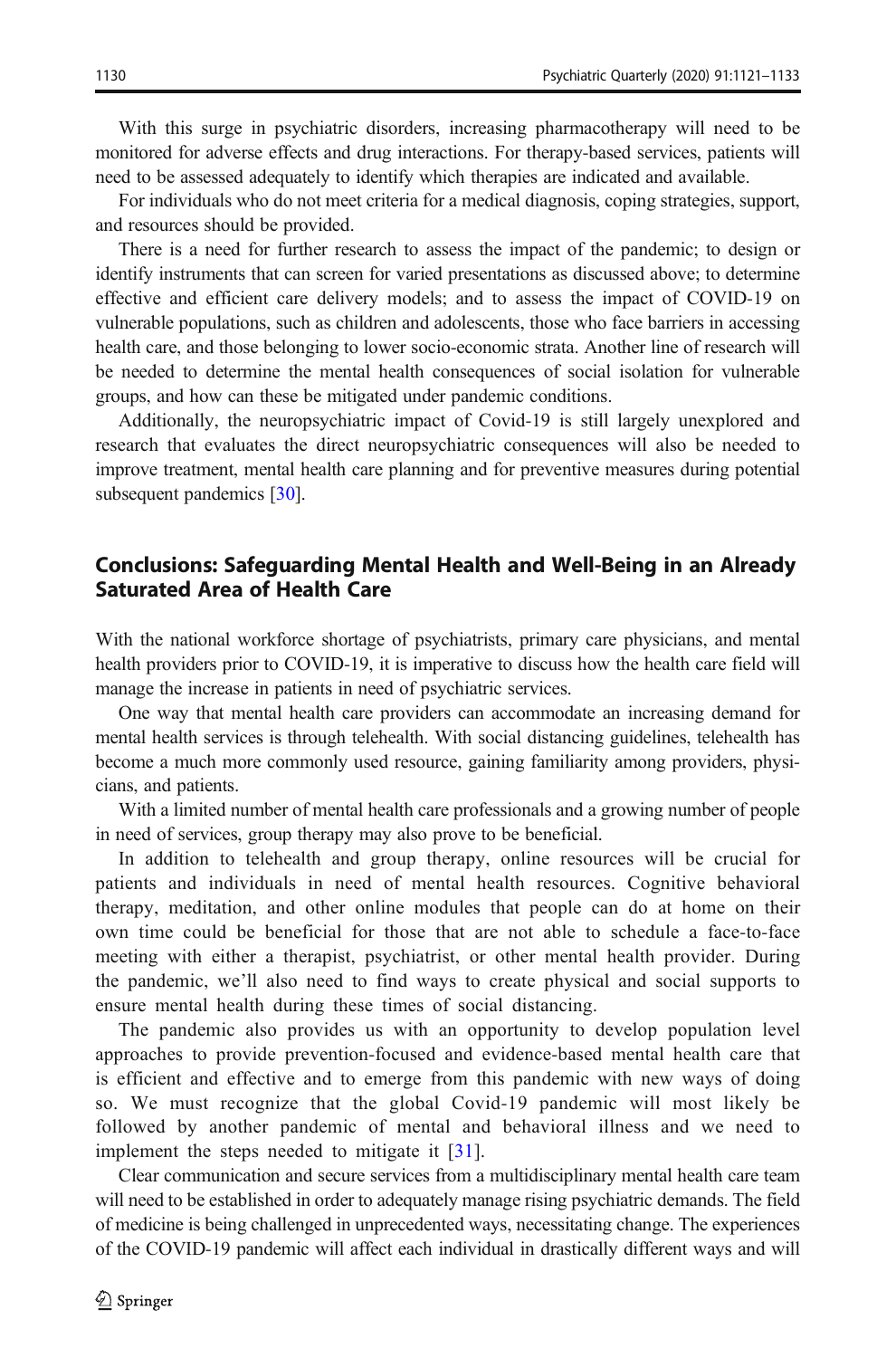<span id="page-10-0"></span>have lasting effects. It is crucial to address the issue of mental health during and after this pandemic.

Data Availability (Data Transparency) Not applicable.

Authors' Contributions Both authors whose names appear on the submission; made substantial contributions to the conception or design of the work and interpretation of data; drafted the work and revised it critically for important intellectual content; approved the version to be published; and agree to be accountable for all aspects of the work in ensuring that questions related to the accuracy or integrity of any part of the work are appropriately investigated and resolved.

**Compliance with Ethical Standards** Authors have included the following statements regarding:

Disclosure of Potential Conflicts of Interest Attached.

Research Involving Human Participants and/or Animals This work did not involve Human Participants and/or Animals.

Informed Consent Not applicable.

Conflicts of Interest/Competing Interests (Include Appropriate Disclosures) None. COI form is attached.

Code Availability (Software Application or Custom Code) Not applicable.

## **References**

- 1. Coronavirus Resource Center; COVID-19 Dashboard by the Center for Systems Science and Engineering at John Hopkins University. John Hopkins University & Medicine. 2020. Available at [https://coronavirus.jhu.](https://coronavirus.jhu.edu.accessed) [edu.Accessed](https://coronavirus.jhu.edu.accessed) July 21,2020.
- 2. Panchal N, Kamal R, Orgera K, Cox C, Garfield R, Hamel L, Munana C, Chidambaram P. The Implications of COVID-19 for Mental Heatlh and Substance Use. Kaiser Family Foundation. 2020. [https://www.kff.](https://www.kff.org/coronavirus-covid-19/issue-brief/the-implications-of-covid-19-for-mental-health-and-substance-use/) [org/coronavirus-covid-19/issue-brief/the-implications-of-covid-19-for-mental-health-and-substance-use/](https://www.kff.org/coronavirus-covid-19/issue-brief/the-implications-of-covid-19-for-mental-health-and-substance-use/) Accessed June 2020.
- 3. O'Neal G, Grant R. New poll: COVID-19 impacting mental well-being: Americans feeling anxious, especially for loved ones; Older Adults are Less Anxious. APA. 2020. [https://www.psychiatry.](https://www.psychiatry.org/newsroom/news-releases/new-poll-covid-19-impacting-mental-well-being-americans-feeling-anxious-especially-for-loved-ones-older-adults-are-less-anxious) [org/newsroom/news-releases/new-poll-covid-19-impacting-mental-well-being-americans-feeling-anxious](https://www.psychiatry.org/newsroom/news-releases/new-poll-covid-19-impacting-mental-well-being-americans-feeling-anxious-especially-for-loved-ones-older-adults-are-less-anxious)[especially-for-loved-ones-older-adults-are-less-anxious.](https://www.psychiatry.org/newsroom/news-releases/new-poll-covid-19-impacting-mental-well-being-americans-feeling-anxious-especially-for-loved-ones-older-adults-are-less-anxious) .
- 4. Tracy DK, Tarn M, Eldridge R, Cooke J, Calder JDF, Greenberg N. What should be done to support the mental health of healthcare staff treating COVID-19 patients? Br J Psychiatry. 2020:1-3. [https://doi.](https://doi.org/10.1192/bjp.2020.109) [org/10.1192/bjp.2020.109.](https://doi.org/10.1192/bjp.2020.109)
- 5. Lai J, Ma S, Wang Y, Cai Z, Hu J, Wei N, et al. Factors associated with mental health outcomes among health care workers exposed to coronavirus disease. JAMA Netw Open. 2020;3:e203976. [https://doi.](https://doi.org/10.1001/jamanetworkopen.2020.3976) [org/10.1001/jamanetworkopen.2020.3976.](https://doi.org/10.1001/jamanetworkopen.2020.3976)
- 6. Shigemura J, Ursano RJ, et al. Public responses to the novel 2019 coronavirus (2019-nCoV) in Japan: Mental health consequences and target populations. Psychiatry and clinical neurosciences. 2020. [https://doi.](https://doi.org/10.1111/pcn.12988) [org/10.1111/pcn.12988](https://doi.org/10.1111/pcn.12988).
- 7. Dean K, Murray RM. Environmental risk factors for psychosis. Dialogues Clin Neurosci. 2005;7(1):69–80.
- 8. Prochwicz K, Kłosowska J, Dembińska A. The mediating role of stress in the relationship between attention to threat Bias and psychotic-like experiences depends on coping strategies. Front Psych. 2020;11. [https://doi.org/10.3389/fpsyt.2020.00307.](https://doi.org/10.3389/fpsyt.2020.00307)
- 9. Dijkstra M, Homan A. Engaging in rather than disengaging from stress: effective coping and perceived control. Front Psychol. 2016;7. <https://doi.org/10.3389/fpsyg.2016.01415>.
- 10. Zubin J, Spring B. Vulnerability: a new view of schizophrenia. J Abnorm Psychol. 1977;86:103–26. [https://doi.org/10.1037/0021-843X.86.2.103.](https://doi.org/10.1037/0021-843X.86.2.103)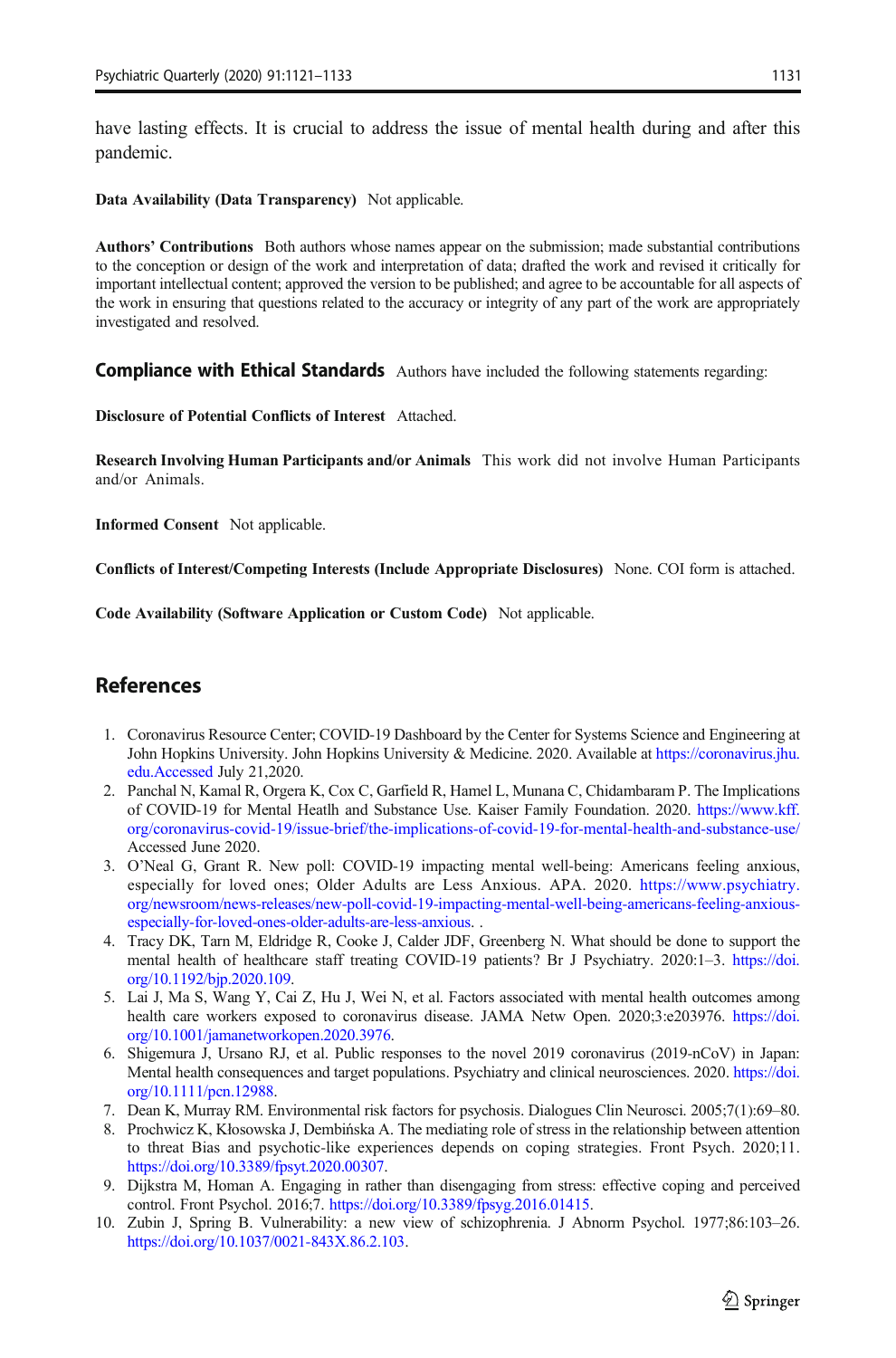- <span id="page-11-0"></span>11. Goh C, Agius M. The stress-vulnerability model how does stress impact on mental illness at the level of the brain and what are the consequences? Psychiatr Danub. 2010;22(2):198–202.
- 12. Greenberg N, Docherty M, et al. Managing mental health challenges faced by healthcare workers during covid-19 pandemic. BMJ. 2020;368:m1211.
- 13. Sun L, Sun Z, Wu L, et al. Prevalence and risk factors of acute posttraumatic stress symptoms during the COVID-19 outbreak in Wuhan. China medRxiv. 2020. <https://doi.org/10.1101/2020.03.06.20032425>.
- 14. Maunder R, Hunter J, Vincent L, Bennett J, Peladeau N, Leszcz M, et al. The immediate psychological and occupational impact of the 2003 SARS outbreak in a teaching hospital. CMAJ. 2013;168(10):1245–51.
- 15. Reynolds DL, Garay JR, Deamond SL, Moran MK, Gold W, Styra R. Understanding, compliance and psychological impact of the SARS quarantine experience. Epidemiol Infect. 2008;2008:997–1007. [https://doi.org/10.1017/S0950268807009156.](https://doi.org/10.1017/S0950268807009156)
- 16. Li Z, Ge J, Yang M, Feng J, Qiao M, Jiang R, et al. Vicarious traumatization in the general public, members, and non-members of medical teams aiding in COVID-19 control. Brain, behavior, and immunity. 2020. [https://doi.org/10.1016/j.bbi.2020.03.007.](https://doi.org/10.1016/j.bbi.2020.03.007)
- 17. National Center for Health Statistics, & Centers for Disease Control and Prevention. Severe Acute Respiratory Syndrome (SARS) – Basic Fact Sheet. 2020. [https://www.cdc.gov/sars/about/fs-sars.html.](https://www.cdc.gov/sars/about/fs-sars.html) Accessed May 2020.
- 18. Wu P, Liu X, Fang Y, Fan B, Fuller CJ, Guan Z, et al. Alcohol abuse/dependence symptoms among hospital employees exposed to a SARS outbreak. Alcohol and alcoholism (Oxford, Oxfordshire). 2008. [https://doi.org/10.1093/alcalc/agn073.](https://doi.org/10.1093/alcalc/agn073)
- 19. Liu X, Kakade M, Fuller CJ, Fan B, Fang Y, Kong J, et al. Depression after exposure to stressful events: lessons learned from the severe acute respiratory syndrome epidemic. Compr Psychiatry. 2012;53(1):15–23.
- 20. National Center for Health Statistics, & Centers for Disease Control and Prevention. Middle East Respiratory Syndrome (MERS). 2020. [https://www.cdc.gov/coronavirus/mers/index.html.](https://www.cdc.gov/coronavirus/mers/index.html) Accessed May 2020.
- 21. Jeong H, Yim HW, Song YJ, Ki M, Min JA, Cho J, et al. Mental health status of people isolated due to Middle East respiratory syndrome. Epidemiology and health. 2016;38. [https://doi.org/10.4178/epih.](https://doi.org/10.4178/epih.e2016048) [e2016048.](https://doi.org/10.4178/epih.e2016048)
- 22. Morganstein JC, Ursano RJ. Ecological disasters and mental health: causes, consequences, and interventions. Front Psych. 2020;11. [https://doi.org/10.3389/fpsyt.2020.00001.](https://doi.org/10.3389/fpsyt.2020.00001)
- 23. North CS, Pfefferbaum B, Vythilingam M, Martin GJ, Schorr JK, Boudreaux AS, et al. Exposure to bioterrorism and mental health response among staff on Capitol Hill. Biosecurity and bioterrorism: biodefense strategy, practice, and science. 2009;7(4):379–88.
- 24. Pacchioli D. Japan's Triple Disaster: Earthquake and tsunami led to release of radioisotopes. Woods Hole Oceanographic Institution. 2013. <https://www.whoi.edu/oceanus/feature/japan-triple-disaster/> Accessed May 2020.
- 25. Orui M, Ueda Y, Suzuki Y, Maeda M, Ohira T, Yabe H, et al. The relationship between starting to drink and psychological distress, sleep disturbance after the great East Japan earthquake and nuclear disaster: the Fukushima health management survey. Int J Environ Res Public Health. 2017;14(10):1281.
- 26. Maclean JC, Popovici I, French MT. Are natural disasters in early childhood associated with mental health and substance use disorders as an adult? Soc Sci Med. 2016;151:78–91.
- 27. Ćosić K, Popović S, Šarlija M, Kesedžić I. Impact of Human Disasters and COVID-19 Pandemic on Mental Health: Potential of Digital Psychiatry. Psychiatria Danubina. 2020. [https://doi.org/10.24869/psyd.2020.25.](https://doi.org/10.24869/psyd.2020.25)
- 28. Brooks SK, Webster RK, Smith LE, Woodland L, Wessely S, Greenberg N, et al. The psychological impact of quarantine and how to reduce it: rapid review of the evidence. Lancet (London, England). 2020. 2020. [https://doi.org/10.1016/S0140-6736\(20\)30460-8.](https://doi.org/10.1016/S0140-6736(20)30460-8)
- 29. Troyer EA, Kohn JN, Hong S. Are we facing a crashing wave of neuropsychiatric sequelae of COVID-19? Neuropsychiatric symptoms and potential immunologic mechanisms. Brain, behavior, and immunity. 2020. [https://doi.org/10.1016/j.bbi.2020.04.027.](https://doi.org/10.1016/j.bbi.2020.04.027)
- 30. Vindegaard N, Benros ME. COVID-19 pandemic and mental health consequences: systematic review of the current evidence. Brain Behav Immun. 2020 May 30. <https://doi.org/10.1016/j.bbi.2020.05.048> [Epub ahead of print].
- 31. Galea S, Merchant RM, Lurie N. The mental health consequences of COVID-19 and physical distancing: the need for prevention and early intervention. JAMA Intern Med. 2020;180(6):817–8. [https://doi.](https://doi.org/10.1001/jamainternmed.2020.1562) [org/10.1001/jamainternmed.2020.1562](https://doi.org/10.1001/jamainternmed.2020.1562).

Publisher's Note Springer Nature remains neutral with regard to jurisdictional claims in published maps and institutional affiliations.